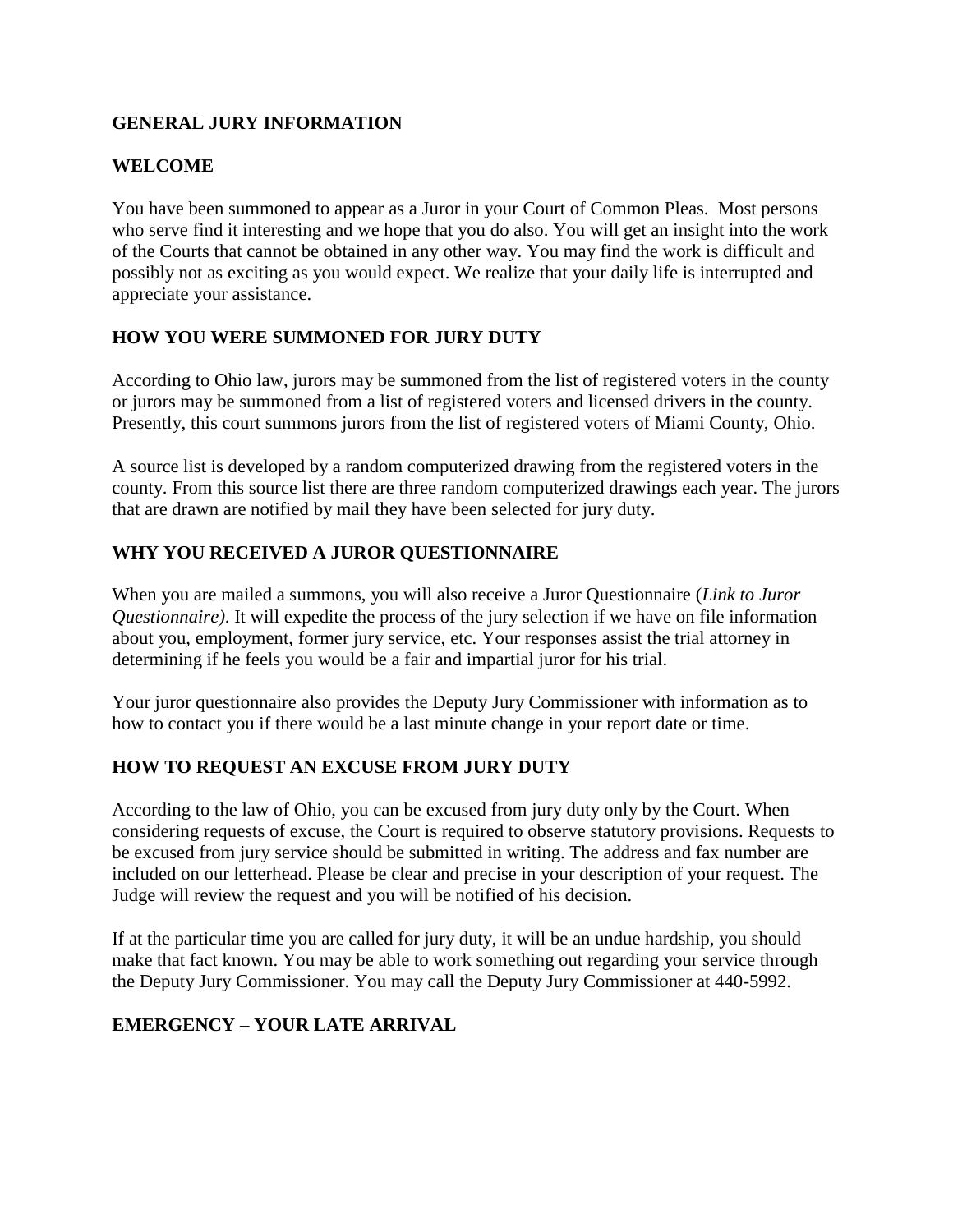In the event any emergency should arise while serving as a juror, such as illness, car trouble, etc., which would make you report late or make it difficult to come in, call the Deputy Jury Commissioner as soon as possible.

However, once you have been sworn as a juror in a case, every reasonable effort should be made to continue or the case would have to start anew. You may contact the Deputy Jury Commissioner at 440-5992.

# **HOW MUCH THE COURT PAYS YOU FOR JURY DUTY**

### **Petit Jurors**

Individuals are paid, by the court, for their services as a petit juror. The pay is calculated by the number of days that petit jurors are summoned and instructed to report to the Safety Building for jury selection. Petit jurors are compensated at the rate of \$40.00 per day for each day present. After the tenth day of being seated on a jury trial petit jurors are compensated at the rate of \$80.00 per day. However, if you are not seated on a jury trial and are excused before noon, you will receive \$20.00.

## **Grand Jurors**

Individuals are paid for their services as a Grand Juror. The pay is \$40.00 per day regardless of when you are excused for the day or how many days you report for grand jury.

## **WHEN WILL YOU RECEIVE YOUR JURY DUTY PAY**

Payment is by check, which will arrive at your residence within one month following your jury service.

## **PROOF FOR EMPLOYER OF YOUR JURY DUTY**

Should any juror's employer require proof of jury service so that you may receive your pay, or for any other reason, you may go to the Office of the Clerk of Courts which is located on the third floor of the Safety Building and a certificate will be furnished to you. These are furnished at any time you ask for them.

### **REIMBURSEMENT OF YOUR LOSS OF WAGES**

There is not a law requiring employers to reimburse employees their loss wages while serving on jury duty. You will need to check with your employer's personnel department to determine their policy regarding jury duty reimbursement.

## **PARKING**